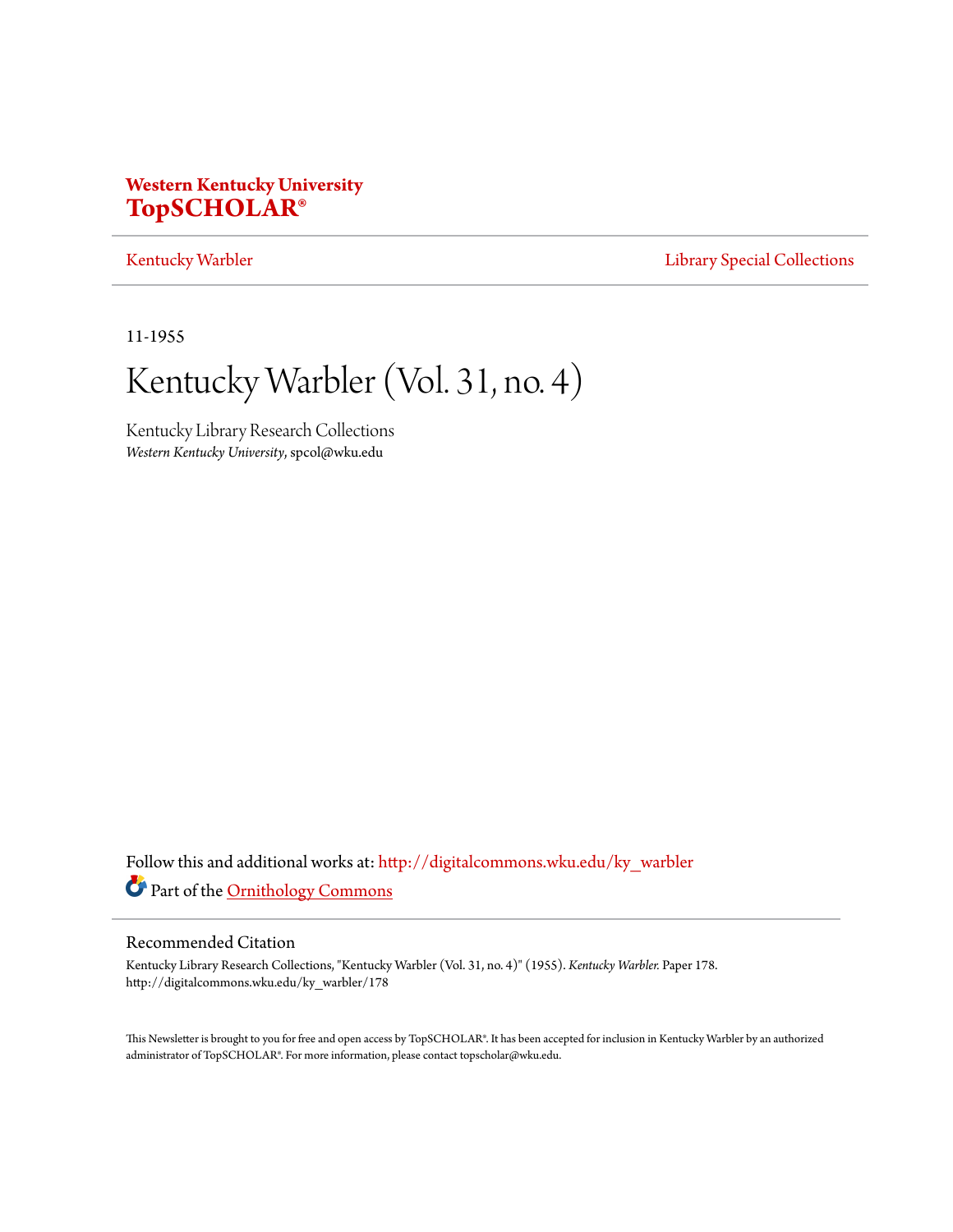# THE KENTUCKY WARBLER

# Vol. XXXI NOVEMBER, 1955 No. 4

### IN THIS ISSUE ...

| FIELD NOTES:                                                               |
|----------------------------------------------------------------------------|
| Notes on the Nesting of a Yellow-crowned Night Heron, Emily Halverson 64   |
| Nesting Site of a Louisiana Water-Thrush at Lake Cumberland.               |
| Nest of the Louisiana Water-Thrush in Bernheim Forest, Harvey B. Lovell 68 |
|                                                                            |
|                                                                            |
|                                                                            |
|                                                                            |
|                                                                            |
|                                                                            |
| OUR THIRTY-SECOND ANNUAL FALL MEETING:                                     |
|                                                                            |
|                                                                            |
|                                                                            |

# THE KENTUCKY ORNITHOLOGICAL SOCIETY

(Founded in 1923 by B. C. Bacon, L. Otiey Pindar, and Gordon Wilson)

President Anne L. (Mr?, Frederick W.) Statmn,'Louisville 6 Vice-President Robert A. Pierce. Frankfort Corresponding Secretary and Treasurer....... Mrs. William B. Tabler, 6.Glen Hill Road, Louisville 7 Recordins Secretary Mrs. Ben Allen Thomas, Sbelbyville Councillors:

Mrs. J. Kidwell Grannis, Flemingsburg, 1953-1955 Charles Meade. Henderson, 1953-1965 Rodney Hays, Lexinston, 1954-19B6 Hunter Hancock, Murray, 1954-1956

Retiring President Dr. Roger W. Barbour, Lexington Librarian Evelyn J. Schneider,-University of-Louisville Library Burt L. Monroe, Sr., Ridge Road,-Anchorage Gordon Wilson, 1434 Chestnut Street, Bowling Green Assistant Editora Leonard C. Brecber and Roger W. Barbour

Chairmen of Committees:

Helen Brovening, Membership: Leonard C.Breeher, Endowment; Rodney Hays, Conservation and Legislation.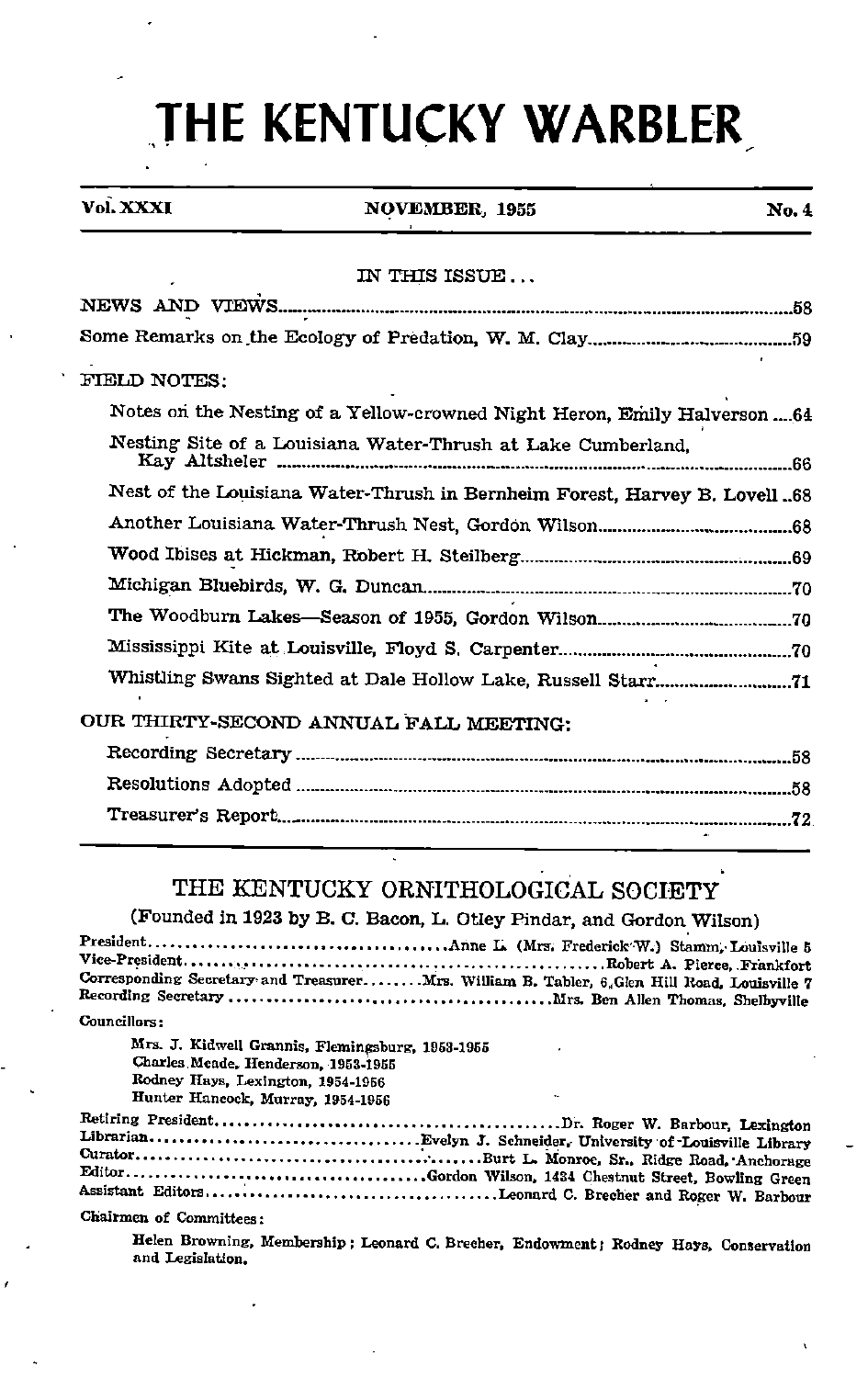# NEWS AND VIEWS

# THIRTY-SECOND ANNUAL FALL MEETING ^

The Kentucky Ornithological Society held its thirty-second annual fall meeting at Frankfort on October 7-9, 1955. At the first session, on Friday evening, Mrs. F. W. Stamm, the president, welcomed the members and visitors; Mr. Larry Gale, representing the Department of Fish and Wildlife Resources, explained the work of his department in protecting songbirds, especially the work at Kleber Songbird Sanctuary;' Mr. Robert Pierce, also of that department, further de veloped the theme of the sanctuary; Dr. Harvey Lovell reviewed the study of songbirds and their nesting on forty acres of the sanctuary made by him and Mrs. Stamm in the summers of 1954 and 1955; and Miss Mabel Slack spoke on her experiences in <sup>a</sup> nature camp at Gothic, Colorado, in the past two summers, showing many colored slides of the picturesque area. After the program a reception was given for the society, in charge of Mr. and\_ Mrs. Leonard Brecher.

On Saturday morning the society adjourned to the sanctuary and spent the morning in field trips, led "by Mrs. Stamm, Dr. Lovell, Mr. Sam Parrent, and Mr. Pierce.

In the afternoon business meeting Miss Helen Browning reported that there had been'seventy new members added during the year since our last fall meeting. Mr. Brecher told of the 5800 now in our endowment fund, largely from a small bequest by the late Dr. L. Otley Pindar and the dues from Life Memberships. The officers were reelected, with two Councillors—W. P. Rhoads, Henderson, and Okey Green, Ashland—to succeed Mrs. J. Kidwell Grannis, Flemingsburg, and Charles Meade, Henderson, whose terms had expired.

The afternoon program consisted of "The Breeding Birds df Clemon's Fork, Breathitt County," by Dr. Roger W. Barbour; and a color film, "The Life History of the Bob-white Quail," furnished by the Department of Fish and Wildlife Resources.

The dinner meeting was presided over by Dr. Gordon Wilson, toastmaster, who introduced visitors, the guests at the speakers table, and some of our members who had come <sup>a</sup> long way to be at the meeting." Dr. Ernest P. Edwards, of Hanover Colleg'e, spoke on "Bird Changes Along the Frontier in Mexico," beautifully illustrated with films made by Dr.. Edwards himself, who is also one of the Audubon Screen Tour lecturers this year.

On Sunday morning the members who had remained over assembled in front of the Capitol Hotel for their annual pictures. After that they visited the State Game Farm, on U. S. 60, some three miles away.—MRS. VESTINA BAILEY THOMAS, Recording Secretary.

#### \* \* \* \* \* \*

### RESOLUTIONS ADOPTED

1. That we extend our thanks to the Department of Fish and Wildlife Resources for their cooperation in making our meeting a success and especially for conducting our field trips to the Kleber Songbird Sanctuary and the State Game Farm.

# (Continued on Page 72)

 $\mathcal{A}(\mathcal{A}_{\mathrm{max}})$ 

 $\epsilon_{\rm eff}$  (  $\omega_{\rm eff}$  ) and (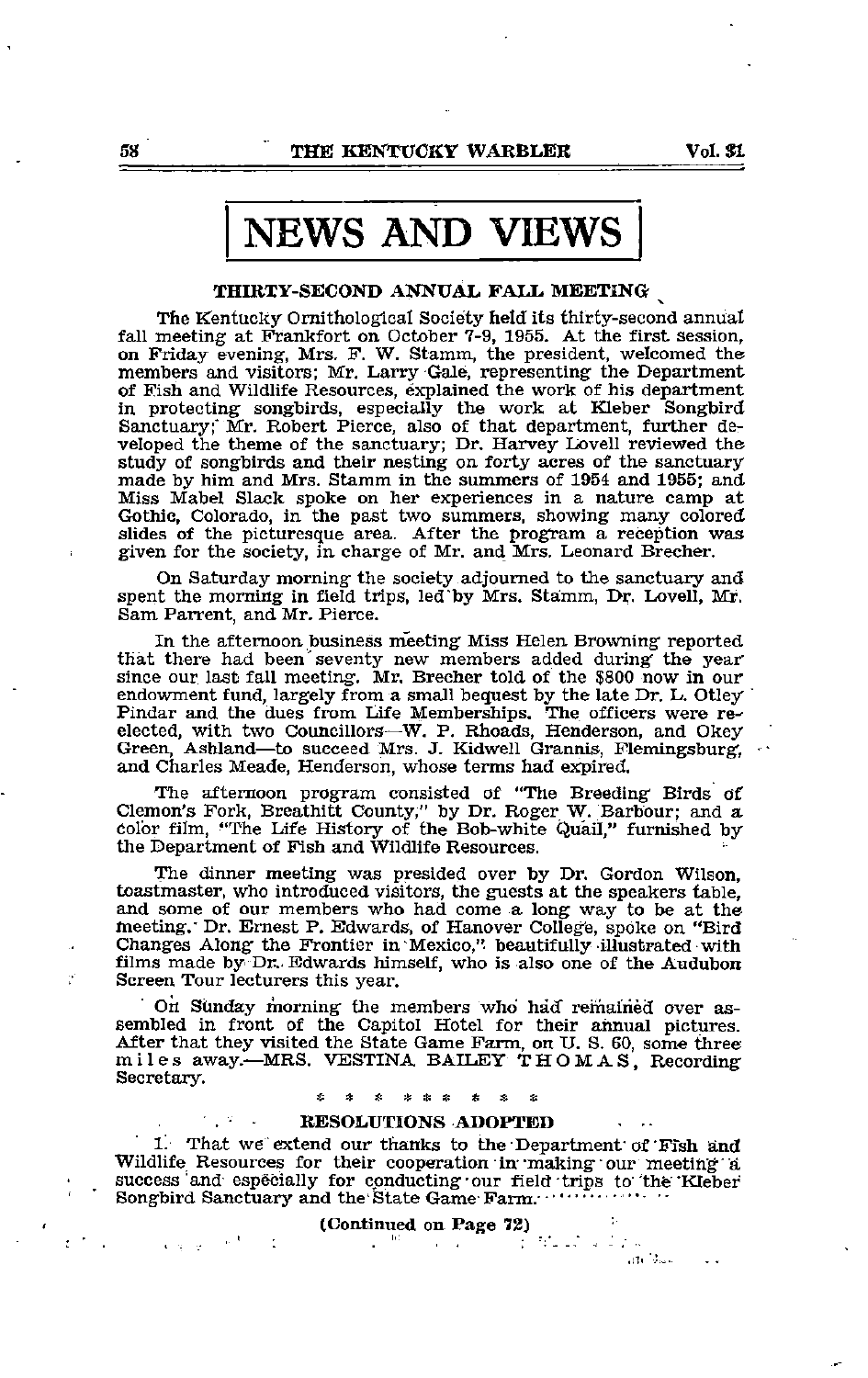# SOME REMARKS ON THE ECOLOGY OF PREDATION • By William M. Clay, Louisville

Ornithologists and other biologists have made surprisingly little effort to discover the meaning of predation. The subject is easily approached with more emotion than objectivity, a fact which leads ine to admit that the joy of watching birds can lead one into becom ing a bird-worshipper rather than a bird-student.

Once upon a time predation was condemned on moral grounds. Predators were regarded as evil, and man's position as the greatest and most ruthless of all predators was excused by assuming that all things existed for his excl has immoral qualities is now outmoded, it is not entirely abolished, and our language still contains many expressions and fables revealing this ancient contempt. Predation may have no rightful place in human society, but inasmuch as man is the only animal to have evolved an ethical mechanism, however rudimentary, it is not good sense to judge the conduct of other animals by human standards'.

One current belief about predation is that it reduces the numbers of more desirable animals. That this idea is not well founded in all cases has been shown by the results of many predator-control pro grams, by the usual failure of bounty systems on predators to ac complish the desired ends, and by scientific studies on the ecology of predation. In other instances predators do reduce prey species of predation. In other instances predators do reduce prey species severely and may even threaten them with extermination. The ecological principles of predation are not simple or self-evident

The notion that predators invariably lessen the abundance of other animals which we may prefer in their stead may result from failure to recognize that in all species save a few, most individuals must die before reaching maturity. This is so because the capacity of a species to reproduce and increase its numbers, if unchecked, will quickly lead to a population larger than its range can support.

A species in which each pair would leave two young to mature and reproduce, and in which the reproductive span lasted ten years, would increase two-fold in one year, 1000-fold in ten years. A species if the adults bred during but a single season, would increase six-fold in one year, ten million-fold in ten years. If the reproductive span lasted ten years, in this time the descendants of a single pair would lasted ten years, in this time the descendants of a single pair would number more than a hundred million. Despite the absurdity of such excesses, we mourn the death of wild animals!

It is necessary to distinguish between the biological properties of the individual and those of the species. <sup>A</sup> species is one kind of population, and populations have certain properties not possessed by individuals, such as birth rate, death rate, and density or number of Individuals per unit area. (The significance of these properties is dis cussed in "Principles of Animal Ecology," by Allee and others, 1949).

A point of major importance is the surprising stability of animal populationsin comparison with their maximum theoretical variability. Many -species do have either cyclic or aperiodic fluctuations in num-

<sup>•</sup> A talk given at a meeting of the Kentucky Ornithological Society in { Louisville; Kentucky, April 15, 1955... • $\mathbf{q} = \mathbf{q}$  .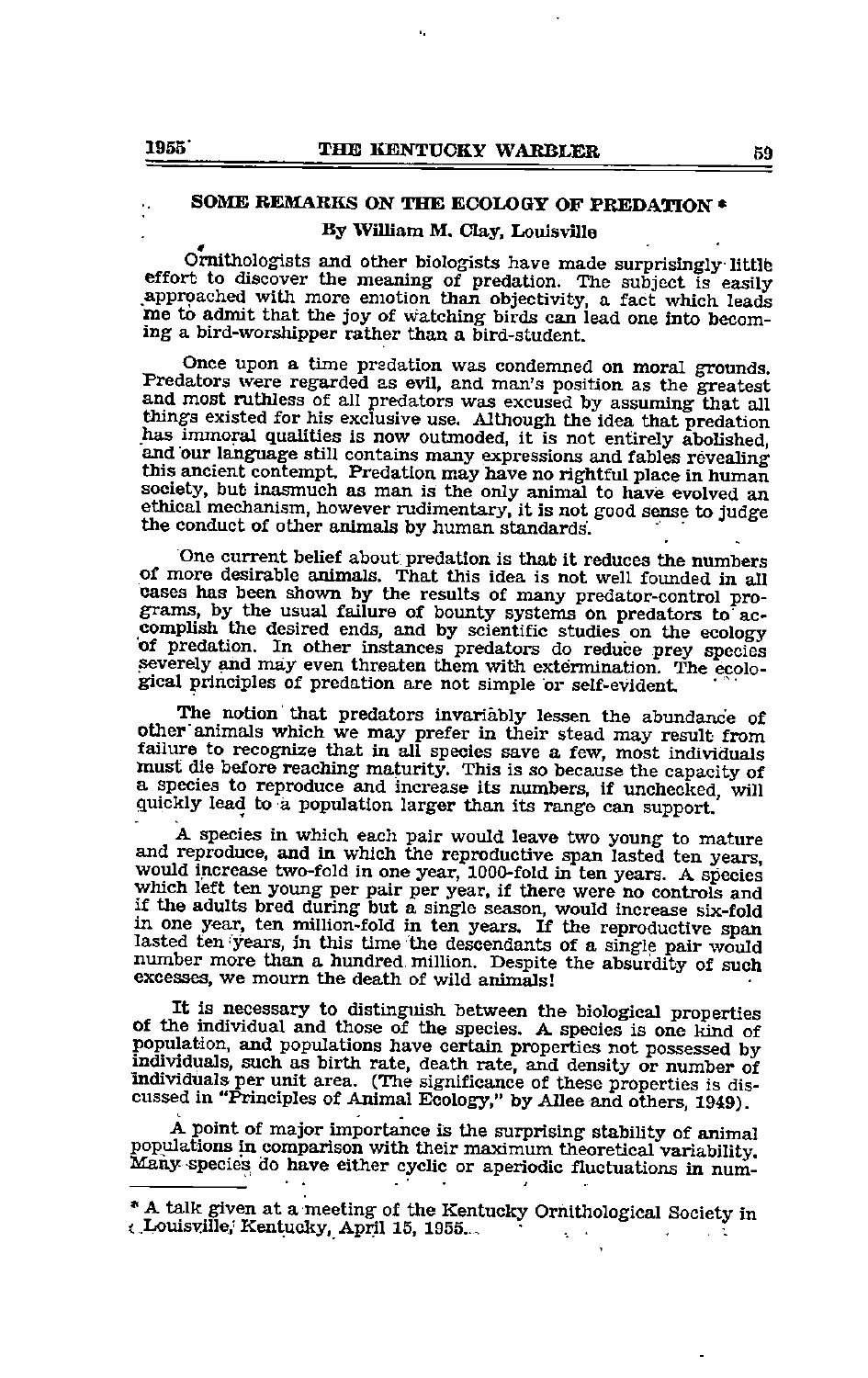bers, but these fluctuations usually are of the order of two to six-fold and rarely are as great as ten-fold. Such variations are much less than would be permitted by the theoretical maximum rate of increase which, of course, is the "compound-interest" curve.

' Approaches to the theoretical maxima do occur sometimes. The starling' in America has increased a million-fold from the original sixscore (or thereabouts) introduced sixty years ago. From two male and six female pheasants liberated on Protection Island, off the coast of Washington, in 1937 came a population of approximately 2000 in five years. Certain insects may show surprising outbreaks or "plagues" and in two or three years increase their numbers ten thousand-fold.

The human population has a tremendous capacity to increase. That of Japan doubled during the last century, while the white population of the United State has increased 3000-fold during the last three centuries. Even in the ancient history of the Israelites these people increased, according to Moses, from a band of 70 to a multitude of 603,550 fighting men after a stay of 430 years in Egypt. "Thy fathers went down into Egypt with threescore and ten persons; and now the Lord thy God hath made thee as the stars of heaven for multitude" (Deut. X. 22; Numbers 1. 45, 46). Lack (1954) points out that even if these figures be questioned, the increase is theoretically possible.

All these examples of rapid rates of increase are exceptions to the general rule of stability in the size of animal populations. The growth form of a population is more like an S-shaped curve. After a species has been greatly reduced in some particular area (as by un usually severe weather), it tends to regain its former numbers. As it does so, the rate of increase is not uniform. First there is a slow increase, then a, rapid increase, and finally a decreased rate until the population has levelled off and increases no further. Rarely or never does a population stay at a particular level; oscillations occur with changing conditions. Experiments on protozoa, flour beetles, fruit flies, and other organisms show that the sigmoid curve is a rough but seemingly valid approximation of the growth curve (Allee, et. al., op. cit., p.  $301$ ; Andrewartha and Birch,  $1954$ , p.  $396$ ).

It was Malthus who first showed the existence of population con trols in nature. Malthus's words fell on heedless ears, at <sup>a</sup> time when the world's human population was rapidly increasing. Several decades later they were restated by Darwin, who formulated the theory of natural selection to account for the automatic regulation of animal numbers in nature. The regulation of domesticated animals is not automatic but is provided by the animal-husbandryman.

While it is obvious that regulation of animal numbers does occur in nature, the mechanism of regulation may be complex and obscure. It is easy to suppose that predators are the main factor, but ecologi cal studies show the existence of several other types of limiting factors, such as food supplies, habitat, competitors, territorialism, and weather, and indicate that only in some instances are predators of extreme importance.

The ultimate limiting factor, if all others be relaxed, is the food supply. Let us consider food chains and "trophic levels."

The most basic trophic level is the producer level. This is the role of green plants, to manufacture organic compounds from the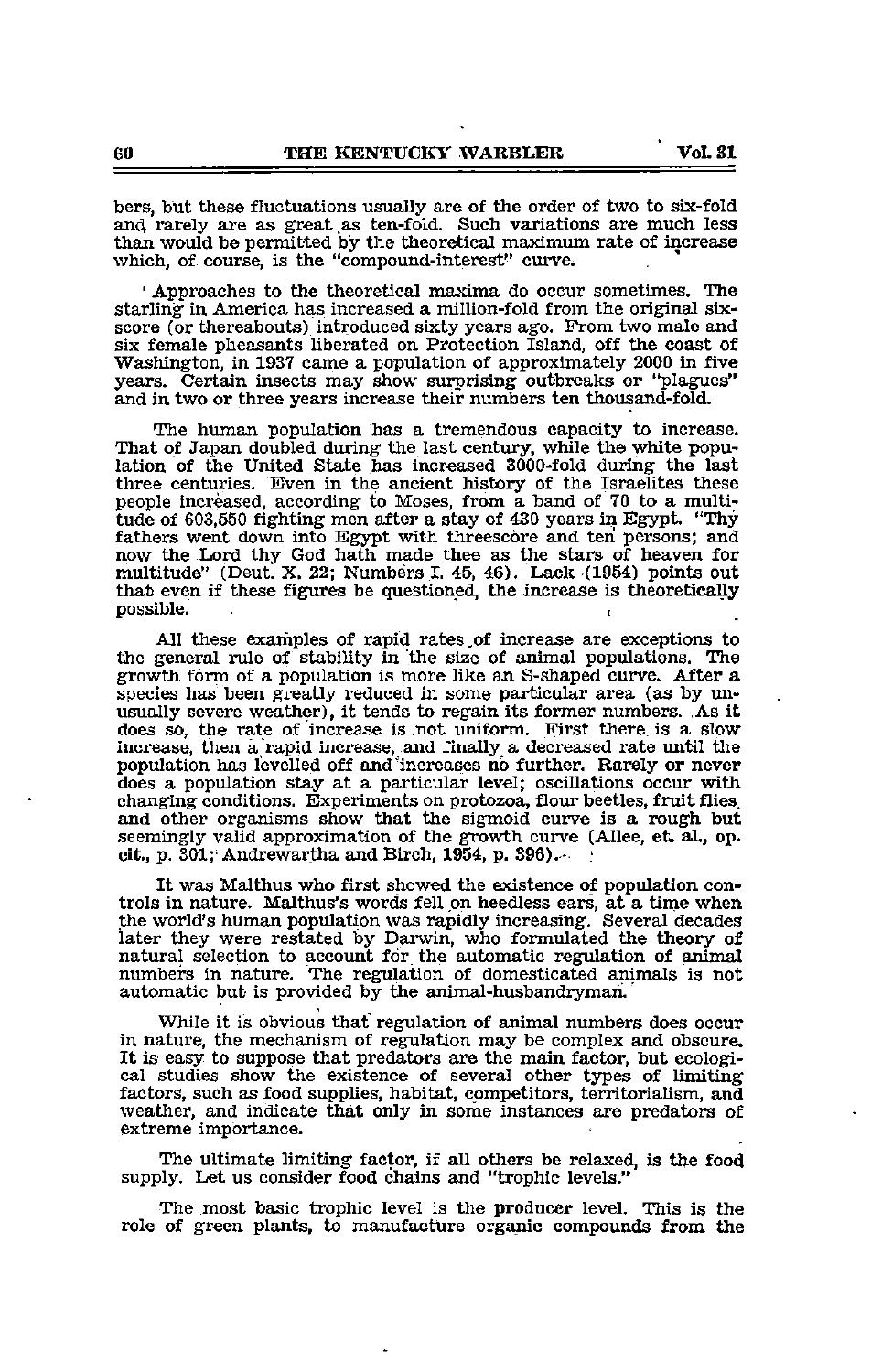inorganic by the agencies of sunlight and chlorophyll. Here, too, are formed amino acids, the building blocks of proteins and therefore of protoplasm itself.

These substances are essential both to plants and to animals, but animals cannot manufacture them from inorganic resources. They must depend upon plants. Animals which feed upon plants comprise the second trophic level, the herbivore level. Among its diverse members are grasshoppers, quail, cattle, and man.

The third level is that of carnivores, the animals which eat other animals. This is the usual predator level. Some animals are omnivores, as is man, and simultaneously occupy two consumer levels. In some instances there are additional consumer levels. Parasites are always one step higher on the food chain than their host. While many food chains on land are short, as grass-beef-man, they may be longer, as plant-bug-spider-wren-hawk.. Long food chains are commonplace in ponds and streams, where many of the producers and first-level consumers are microscopic and each creature in turn is eaten by <sup>a</sup> larger organism.

Finally there are the decomposers, the bacteria and fungi which break down the organic compounds of plants and animals and return them to the inorganic state. Decomposers are important in the cyclic re-use of such elements as nitrogen, carbon, and oxygen, but they need not be considered further in the light of our present topic.

It is important to note that at each successive level the total quantity of energy is greatly reduced, owing to losses as heat and to other factors. Even plants appear to be inefficient, for in building their own bodies they convert less than one per cent of the radiant energy falling upon them into chemical energy of their body compounds. The conversion rate of plant material into animal flesh varies greatly, but the general order of magnitude is about five per cent. Thus 100 pounds of plant tissue may be converted into approximately five pounds of animal flesh. If passed on to a second consumer level, a predator, the value becomes less than one pound.

It is apparent, then, that the total mass of the producer level is many times that of the herbivore level which it can support, and that the herbivore level must be greater than the predator level. These relationships provide for a type of automatic control. An excessive increase of consumers may so reduce the food supply as to cause a subsequent decline in their own numbers. This is a "feed-back" mechanism which serves to check fluctuations, both of prey and predator.

Natural situations are of such complexity that more than one limiting factor are likely to be in operation simultaneously. Thus the reproductive rate of an expanded population may be limited by the availability of nesting sites or by other factors. Stability in numbers is promoted also by utilizing various food resources. This is true both of herbivores and predators. Note the following reports of varied diets among predators.

Bums (1952) lists 17 species in the food of the Great Homed Owl. The quantity of each item probably varies according to its availability. In the interior of Alaska the Peregrine Falcon has a varied diet, the three main items being gulls  $(16\%$  of total weight), unidentified passerines (17%), and Alaska Jay (12.5%). Lopinot's (1951) observation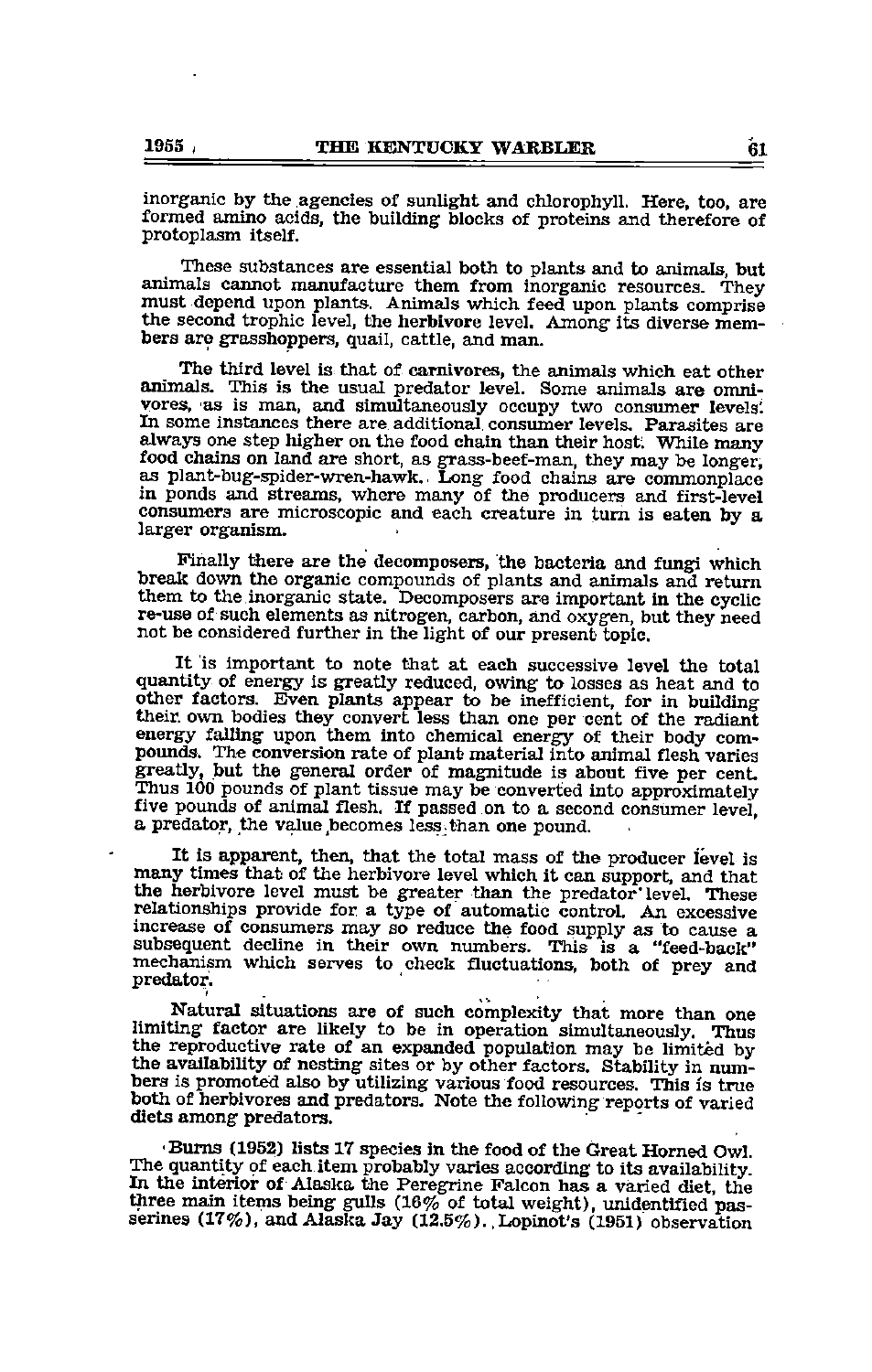of raccoons eating nestling Great Blue Herons suggests widely varied feeding habits of this predator. The heron is a predator, also.

Occasionally it is difficult to determine which of two combatants is the aggressor. Williams (1951) reports finding a rat snake (Elaphe obsoleta lindheimeri) coiled about a limp but still uninjured Redshouldered Hawk. When separated and released, each went its own way.

The intensity of predator action may increase greatly when the prey species becomes excessively abundant. Errington (1937) thinks that quail populations are not appreciably decreased by predators but capacity of the range is exceeded. A fall population which can find adequate shelter will survive both weather and predators, whereas any excesses are removed during the critical winter season by predators or other factors. Furthermore, if too many survive the winter, they may exceed the capacity of the breeding territories and be subject to heavy predation when they become restless, quarrelsome, and move into insecure areas. In summer, predation is proportional to saturation of the habitat; if the population is near the saturation point, fewer young reach maturity.

Fichter, Sildman, and Sather (1955) studied the feeding patterns of coyotes in Nebraska with reference to a proposal that the coyote be controlled as part of a pheasant-management program. They concluded that the coyotes relied mainly upon rabbits and small rodents and that pheasants were important food items only in certain areas.

The Sparrowhawk (Accipiter) of Europe has been extensively studied and is known to feed upon many small passerines, but Lack (1954) states that the main limiting factor of the passerines seems to be food.

On the other hand, predation (by foxes, horned owls, and hawks) seems to be the main limiting factor in the Ruffed Grouse, and Schuman  $(1950)$  estimated that  $31.3\%$  of the red salmon spawning population of the Karluk River system on Kodiak Island is destroyed by the Kodiak bear. The sea lamprey after gaining entrance to Lake Huron and Lake Michigan virtually exterminated the lake trout in these waters and now is threatening this important food fish in Lake Superior.

Where the interacting species have had an evolutionary history together, they have evolved adjusting mechanisms such that the prey may get along better with than without the predator. The white-tail deer has a strong tendency for overpopulation, now that wolves and pumas have been removed. Here man must be the substitute predator. Predators are essential in the ecology of the Kaibab deer. From  $1907$ to 1923 an organized extermination program greatly reduced the number of predators on the Kaibab Plateau, a 700,000-acre area on the north rim of the Grand Canyon. By 1925 the deer population reached 100,000. Extensive overbrowsing followed, with severe and long-lasting damage to the range. Starvation during two winters reduced the herd to about 10,000. It is estimated that the original range was capable of supporting about 30,000 deer, and it is obvious that the predators were keeping the herd at a safe level, well below the carrying capacity of the area.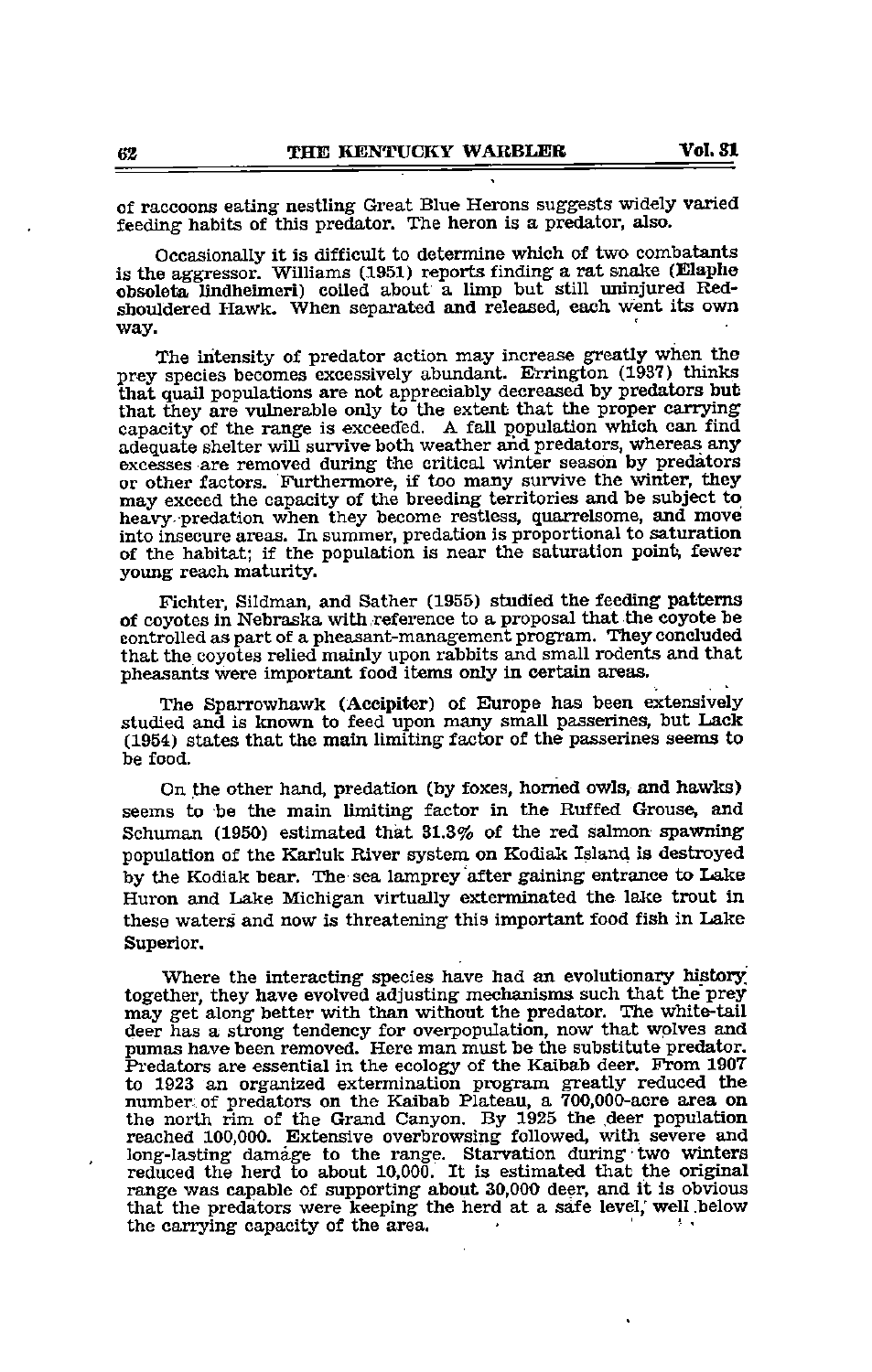Trembley (1948) believes that the superior fishing provided by the ponds and lakes in the Pocono Mountain region until, a few years ago was due to the-abundance of water snakes, mergansers, loons, grebes, herons, otters, mink, foxes, raccoons, and other predators which now have been reduced nearly or quite to the point of extermination. Man is the substitute predator but with different ecological consequences. He takes large fishes while the. former predators utilized the yoimg. Now the waters are overcrowded with small, stunted fish. Trembley believes that fishing would be improved by increasing the number of water snakes. .

The newer knowledge of predation is accepted in current text books on conservation (e. g., Black, 1954). It now is recognized that antivermin campaigns have resulted in disservice to the very sports-<br>men groups which promoted them. Let the bird-lover note the lesson thus learned and look with tolerant eye. upon the blacksnake at the warbler's nest and the hunter who observes bag limits. Moderate predation seldom threatens a healthy species." Animal populations are limited in numbers, and death to the many is grace to the surviving few.

### LITERATURE CITED

ALLEE, W. C., A. E. EMERSON, O. PARK, T. PARK, and K. P. SCHMIDT.

1949. Principles of animal ecology. Philadelphia: Saunders. 837<br>pp.

ANDREWARTHA, H. G., and L. C. BIRCH.

1954. The distribution and abundance of animals. Chicago: Uni-'yersity of Chicago Press. 782.pp.' ' '

1954. Biological conservation with particular emphasis on wildlife. New Tork: Blakiston; 328 pp.

BURNS,B.J. • . , . 1952. Fobd 'of a family of great homed owls, Bubo virginianus, in Florida. Auk 69: 86-7.

ERRINGTON, P. J.

1937. What is the meaning of predation? Smithsonian Rep. for 1936: 243-52.

FICHTER, E., G. SCHILDMAN, and J. SATHER. '<br>1955. Some feeding patterns of coyotes in Nebraska. Ecol. Mon.: 25 (1): 1-37.

LACK, D. • . • • . ' . .J 1954.- natural regulation of animal numbers. Oxford: Claren don Press. 343 pp.

LOPINOT, A. C. 1951. Raccoon predation on the great blue heron, Ardea herotlias. Auk 68: 235.

SCHUMAN, R. F.<br>1950. Bear depredations on red salmon spawning populations in the Karluk River system, 1947. Joum. Wildl; Man, 14:1-9. TREMBLEY, F.J.

1948. The effect of predation on the fish population of Pocono Mountain lakes. Proc. Pennsylvania Acad. Sci. 22: 44-49. tyiLiiAMS, G; G. '•\*.. 1951.; Rat snake ove^dwers red-shouldered hawk, Buteo lineatus.

Auk 68; 372.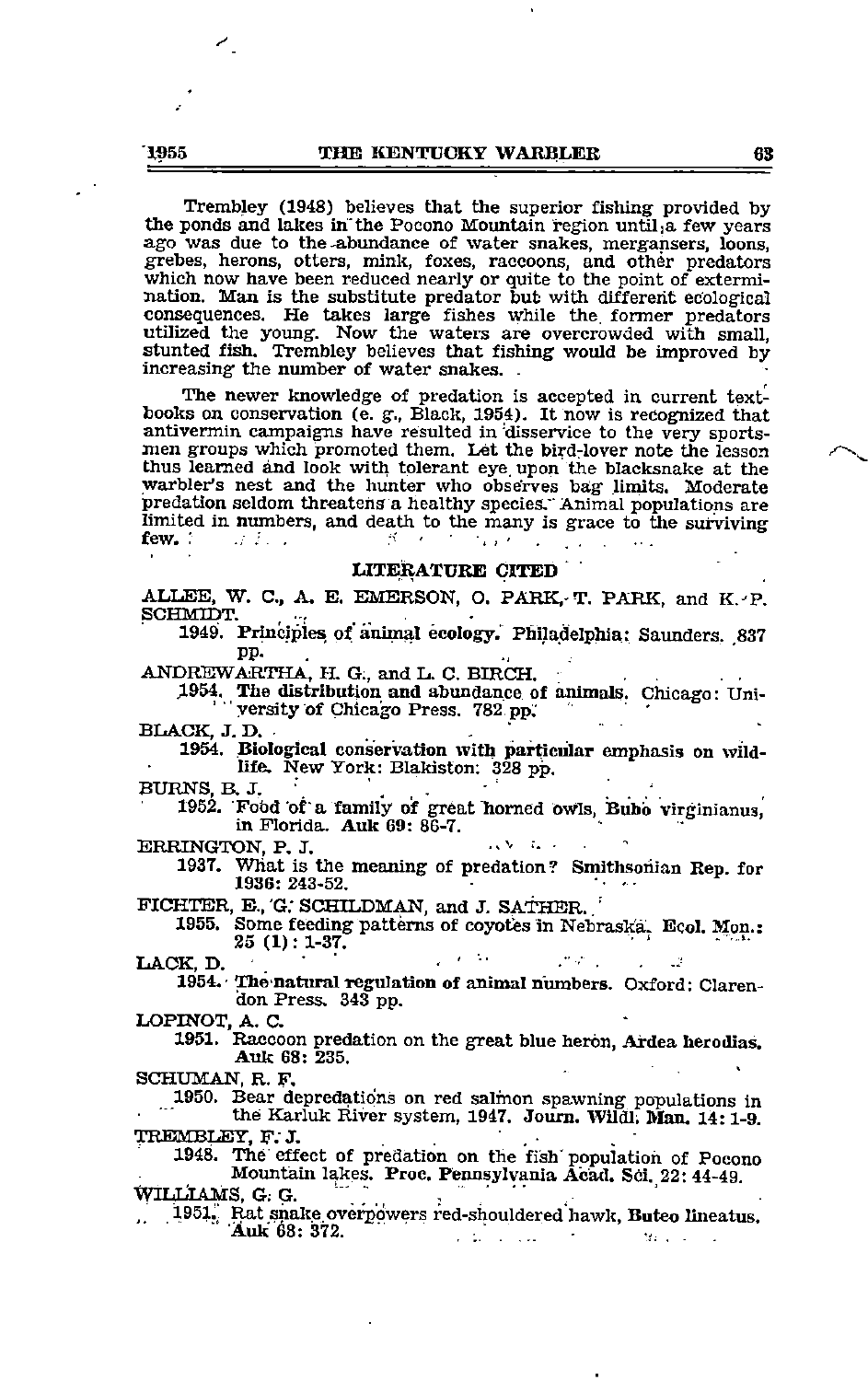# FIELD NOTES

## NOTES ON THE NESTING OF THE YELLOW-CROWNED NIGHT HERON NEAR CAPERTON SWAMP

On April 16 this year my sons, Lee and Roger, came home from one of their expeditions in the woods announcing that they knew where the herons were nesting. Was I interested? Of course, I was, and we went right where the nest was but discoverd the birds gone. Since it was getting-dark, I did not wait, for the boys assured me the herons would return, they always did. "In fact," they told me, "they have been nesting here every year since we came to Louisville." (1952). I might add that I had not become serious about birding until last year, and the enthusiasm is just now spreading through the family.

The following day I returned to the nest and identified two Yellow-Crowned Night Herons standing on the limb beside it, plus an immature one on another branch preening. This was the only time I ever saw the immature one.

At this point I called on Catherine Noland for verification and help in observation, for she is more advanced in ornithology than L Had it not been for her urging and frequent accompaniment, <sup>I</sup> would not have made so many observations or written these notes.

In all we observed three separate nestings, but only one raised the young. We did not go daily nor even regularly for fear of scaring the birds away, and so our observations leave much to be desired.

In the first nest on April 18 Catherine and I saw one bird sitting on the nest and the mate standing on the limb beside it. Twice more we observed what seemed to be incubation, but on April 28 I found the nest abandoned.

Although trees were now in leaf, Roger discovered two more nests that day. One heron seemed to be incubating, as it did on several subsequent observations. On June 8 this same bird had recently hatched young, but on June 11 the nest was abandoned. What had happened? Had a crow, hawk, or owl, all of which are in those woods, taken the young?

The third nest was the prize, for it was here we were able to observe the complete process, and this one was about a mile, from the feeding ground, although only about 300 yards from the nearest house. I can only approximate times, not being able to look into the nest, but incubation was about three weeks, and the time until young left the nest was about three and one-half weeks, beginning April 28 and ending June 14.

What does the nest of a Yellow-Crowned look like? From the groimd it looks to be of sticks only, mostly large ones, placed on a horizontal fork near the end of the branch about 40 to 50 feet above the ground and almost directly over a small stream, which dried up later except for heavy rains. The nests were shallow as nests go but deep enough to hide the incubating parent from sight at ground level except for bill and tail. The three nests, although in the same area, were out of sight of each other. One was in a black walnut, one-in an English walnut, and one in an elm.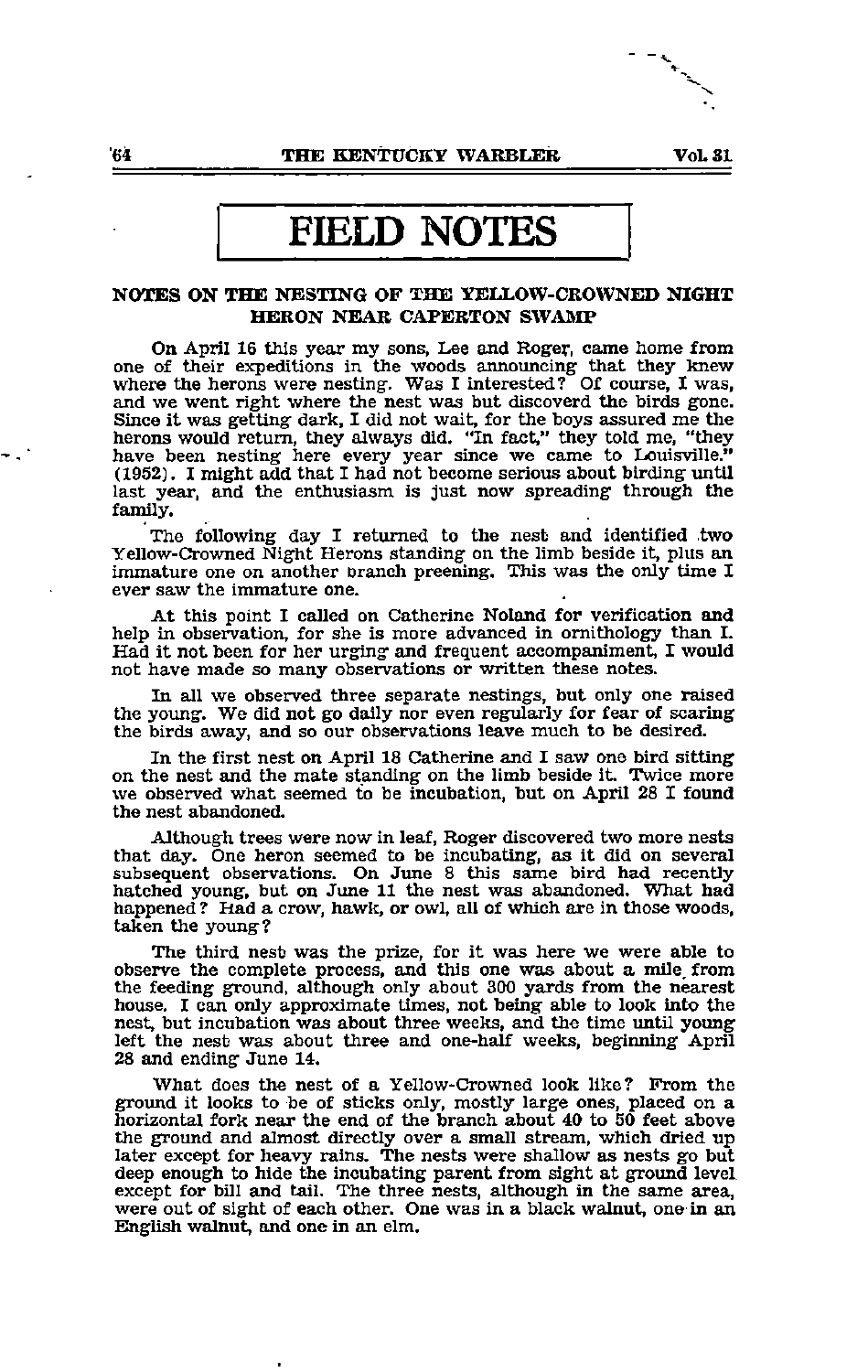The eggs were a solid color, pale aquamarine, measuring in diameter two inches in length and one and one-half inches in width. Two shells were on the ground directly beneath each of two nests, and by putting together two parts of <sup>a</sup> shell, <sup>I</sup> managed to measure one with calipers.

Although the parent heron always observed us, only once was one alarmed enough to fly away, and that was when <sup>I</sup> stood directly beneath the nest. However, it was back in three minutes incubating. As we would approach, the bird would assume its alarmed pose of standing with neck stretched tall and straight (unless incubating) but would gradually relax until it was all hunched up again.

During incubation we frequently saw one on the nest and the mate standing beside. Catherine Noland records them changing positions as she observed the first nest (which was later abandoned). "On April 20th in the early morning I observed Bird I incubating, a second, Bird II, was two feet away from nest, The incubating bird stood up, preened its feathers for a minute or two, and then settled down, reversing its position, which was horizontal to the limb on which the nest was located.

"During this move a third adult bird (IH) flew in and stood on a branch about four feet from the nest, where it remained for a half hour, its presence seemingly ignored by the pair.

"Twelve minutes after Bird I had changed its position, Bird II edged up to it and entered the nest, touched Bird I on the nape, and then crowded it up and out of the nest. Before settling down, Bird II carefully worked the twigs around the inside of the nest with its bill and may also have turned the eggs. Fifteen minutes later Bird I, which had been preening close by, entered the nest directly in front of Bird H. It raised the bird's head with its own and moved imder the breast, gently easing" its mate up and out of the nest. There was no change during the next <sup>20</sup> minutes of watching."

When the four young hatched in the third nest, the parent continued to sit on the nest for a few days but soon switched to its final position of standing on the edge of the nest. Two of the young were larger than the rest, and one was very small and weak. They were never left alone until about three weeks old.

When the heron were two weeks old, I sat for an hour and watched the feeding process late one afternoon. The young appeared to be clamoring for food with their necks stretched high, bills partly open,' and throats vibrating, but no noise was audible where I sat 40 feet away, and the parent sitting with them paid no attention. After 25 minutes the other parent came silently in, landed on the end of the branch, and walked toward the nest. Whenever the two adult birds approached each other, they elevated and spread the yellow crown and plumes until it resembled a fan projecting vertical ly from the forehead. Then they as quickly relaxed. The parent with the food regurgitated into the bottom of the nest, and the four young picked for themselves. This was repeated twice more and took in all about <sup>15</sup> minutes. <sup>I</sup> concluded that <sup>a</sup> large part of this food was crawfish, judging by the remains under the nest on the groimd. The feeding over, both parents stood beside the nest about a bird's width apart and seemed to go to sleep. The young settled down, and I stole away.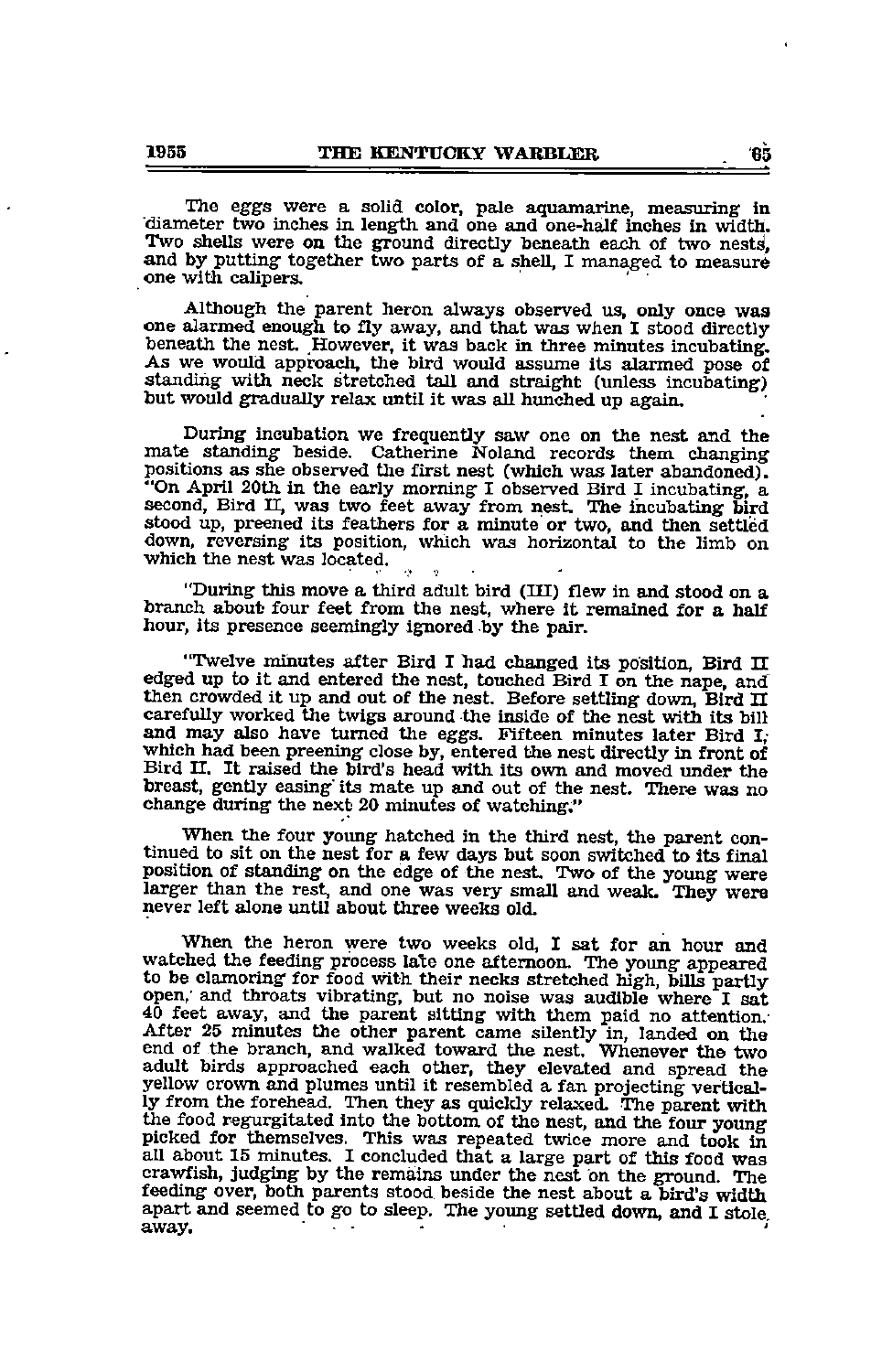• On\_windy days when the branch was tossing now high, now low, the parent squatted on the nest and covered the young, although by the time they were three weeks old, it had to spread its wings much like a duck brooding, and then two little heads peeked through. During the rain, however, the young remained uncovered, and the same on a cold day. (This was an exceptionally cold and rainy year.)

Then came the inevitable day when I went to watch and found all the herons gone. I searched through the woods, but they had not stayed nearby, nor did they come back in the evening to roost. Perhaps the parents took them nearer the feeding grounds in Caperton or the Country Club road, but I could not find them. I hope someone will be able to write the end by reporting some immature birds in that area, for at this point I am moving to New York State.-

Also since we have observed as many as nine Yellow-Crowned Night Herons feeding at once by the Country Club road, there must be nests in other places, and perhaps a hunt next fall for the telltale twigs high above some stream will reveal them.

> —EMILY HALVERSON, Louisville. ««««««««\*

# $\sim$  NESTING SITE OF LOUISIANA WATER-THRUSH . -AT LAKE CUMBERLAND

On the weekend of May 27-29, 1955, my husband, Yancey, and <sup>I</sup> were the guests aboard the .Cris-Craft Cruiser NANCY HANKS, owned by Nancy and Henry Offutt, Jr., of Louisville, and docked this season on Lake Cumberland. On the afternoon of May 28, as Nancy one of the many inlets on the south side of Lake Cumberland and not far above Harmon Creek, we observed two small birds flying gaily through the trees above the banks and soon identified them as Louisi ana Water-thrushes by the song of the male. They, flew back and forth across a narrow limestone rill from which only a trickle of water dripped. "The rill itself reached several hundred feet up to the top of a rocky promontory, which is typical of Lake Cumberland. There were many level rocky ledges over which water undoubtedly tumbles, during the rainy season, to the lake below. Most of these ledges were covered with decaying leaves and other organic matter. The sides of the rill were edged with saplings, wildflower plants, and pieces of old limhs which had fallen from nearby deciduous trees.

Nancy suddenly discovered that one of the birds had alighted on one of the ledges of the rill, about <sup>30</sup> feet above the water, and was carefully selecting pieces of wet leaves and carrying them to a spot about five feet above the left edge of the rill. There it disappeared beneath a canopy of wildflower leaves. .We both watched it for some time. The male had disappeared in the meantime. We could hear one singing along the bank across the cove, some <sup>200</sup> feet away, but we could not, of course, be sure that it was the male we.had seen flying through the woods.

After about an hour the male came back to the nesting area, and the female stopped work and whirled through the trees, with him. He sang as they flew. I immediately climbed aboard the NANCY HANKS, dressed, and with the boat hook as an Alpine stock started up the steep embankment. Zigzagging my way and with Nancy's

 $\varphi: \mathcal{R} \rightarrow \varphi$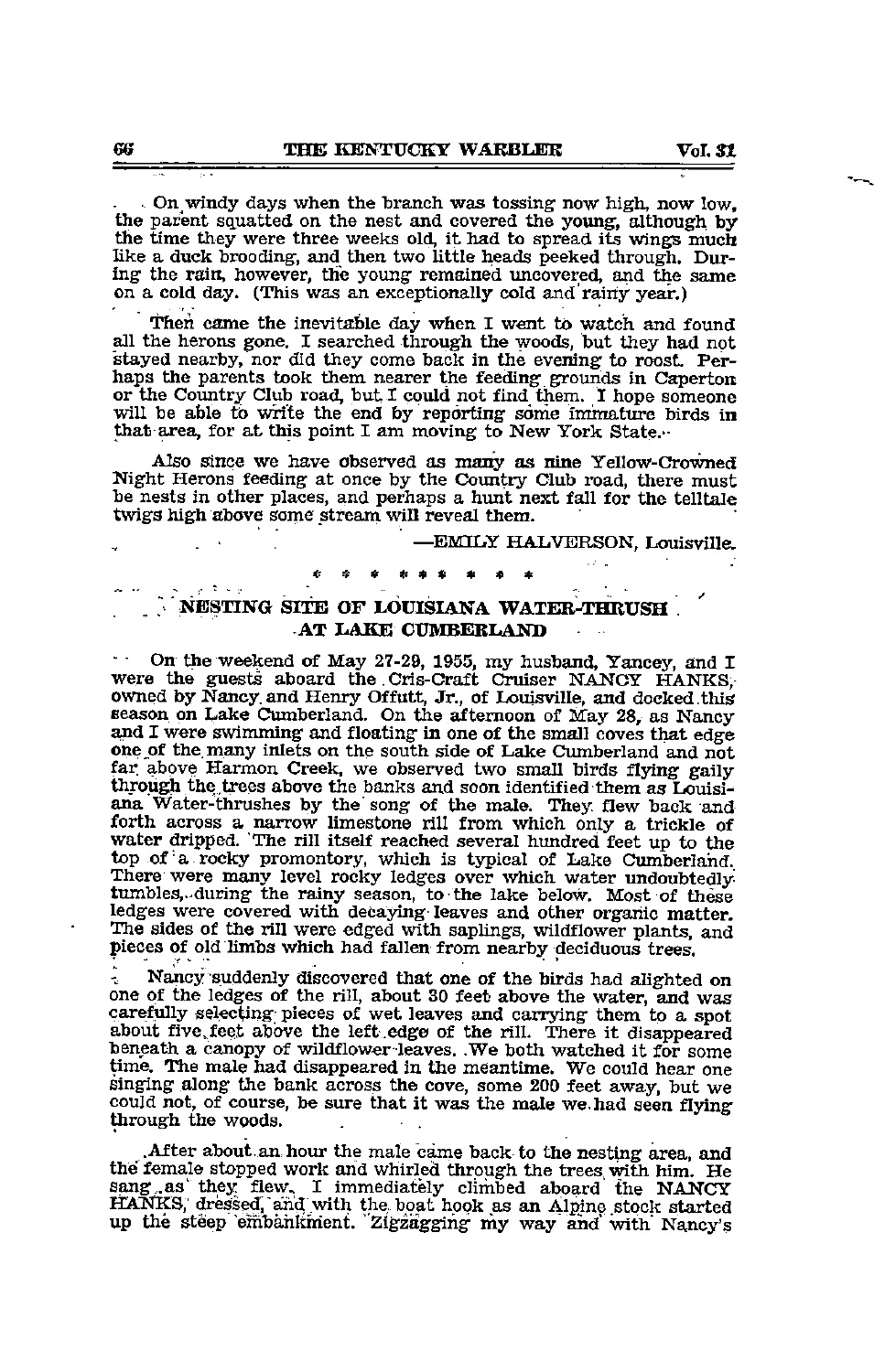guidance from the water, I finally reached a spot directly opposite, and not more than six feet away, from what we thought was the nesting area. I did not want to disturb the nest by any rough handling with the boat hook, and I wanted to get away before the bird might return. I thought I had located the exact spot but could not see any real evidence of a nest. I was disappointed, but descended to the boat.

Then Hauy made <sup>a</sup> suggestion that paid off. We would come back to this spot after some fishing and tie up for the night right across the base of the rill. From there Nancy and <sup>I</sup> could continue to watch and perhaps actually locate and see the nest.

Late in the afternoon we returned, tied up the boat, and again started our observations. There was no more activity at the nesting site, but we did hear and see the birds in the area, and once they flew near the suspected nest as though, to see whether everything were undisturbed.

Early .the next morning I looked out of my upper berth porthole and saw the two birds flying rapidly to the rocky ledge where we had seen the female before. They both spent <sup>a</sup> few seconds there; then he left singing his way through the woods, and she started to work. It was soon obvious that she had <sup>a</sup> definite pattern of work. She would walk, not hop, quickly up and down the ledges, turning over and examining dead, wet, brown leaves. When satisfied, she would take a leaf of her choice in her bill, walk to a mound of dead leaves just below the nesting area, and from there, teetering several times as though to get her balance, take off for a particular spot a little higher up than the area <sup>I</sup> had searched the day before but on the same west side of the rill. We never saw her fly to the nest from any but the one spot, and she usually teetered exactly three times before the take-off.

The male did not approach the spot for more than an hour, and then he suddenly appeared, and the two were off together in a second. I believe they were gone at least an hour. We saw them across the cove, feeding above the water's edge. At the end of the feeding period he escorted her back to the nest, and the same procedure as before was continued. She seemed very choosy about the leaves she selected. Usually they were very large for such a little bird to carry,"<br>but sometimes they were small. Nancy saw her carrying moss at one<br>time and a few sticks, but most of the material seemed to be wet, time and a few sticks, but most of the material seemed to be wet, almost black, leaves;

After breakfast, when we were sure the two had left the nest, I again climbed the embankment, and with the guidance of Nancy, Henry, and Yancey, reached <sup>a</sup> spot somewhat higher than where <sup>I</sup> had been the day before—about eight feet above the ridge from which the female always took off from her nest but on the opposite side of the rill. From that vantage point I found the nest, or the beginning of the nest.

.It was located under <sup>a</sup> canopy of dead leaves which rested on some dead twigs stretching between <sup>a</sup> small redbud sapling •and another sapling which appeared to be alive but was leafless. There were about four inches of dead leaves above the nest All but the side with the opening merged with the surroundings. There were several wild flowers, with the foliage only, growing around the opening. In time they probably would completely conceal the opening, but when I was there, it was entirely visible. It was round and appeared to be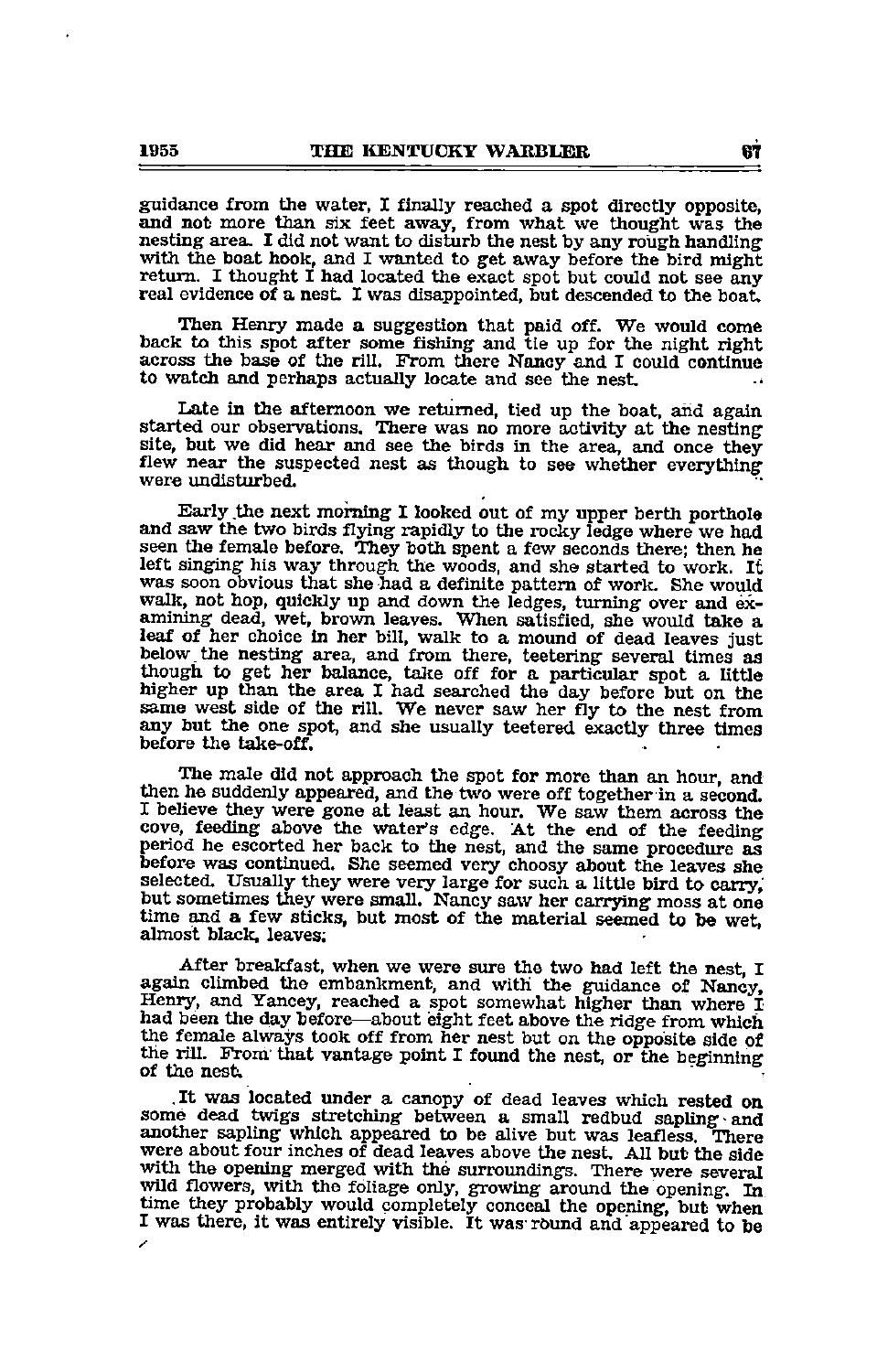from  $2\frac{1}{2}$  to  $3\frac{1}{2}$  inches in diameter. I could see directly inside it, as the light at the time was perfect. It was completely globular and very smooth-looking, except for two small rootlets or sticks that were attached to one side. It was as smooth as the inside of an orange skin froni which all the pulp and juice had- been removed. I believe that we saw the very beginnings of the nest, as there appeared to be no nesting material within the cavity. There was <sup>a</sup> pathway of leaves leading to the entrace, and we believe that those were the leaves we had seen the female carrying to the area. Perhaps she had also used some of them to add to those covering the'top and sides of the nest.

I was particularly interested in finding this nest, as I had searched so diligently during the spring of 1954, when we were at Sleepy Hollow, for the nest of this species. It had eluded me, although the males were singing from the "Bottoms," and before I left in June, I had seen the young. The nest at Lake Cumberland was almost forty feet above the water's edge. I am wondering whether more of these ground warblers nest farther above the water than we suspect.

Unfortunately, I shall never know whether this nest was com pleted or any young were fledged. I do know that we did not disturb it, as the female was back again several times after I descended and before we left for home about noon.

, Also there was a Red-bellied Woodpecker's nest about 100 feet from the rill in an old dead tree by the waterside. Young were being fed. Nancy discovered a Summer Tanager's nest in the crotch of a sapling about <sup>30</sup> feet from the Water-thrush nest. The sapling was almost entirely covered with Virginia Creeper, and there was <sup>a</sup> canopy of the vine over the nest, which was about 20 feet from the ground-Is it not xmusual for a Summer Tanager to nest in a crotch next to the trunk?—KAY ALTSHELER, Louisville.

# NEST OF LOUISIANA WATER-THRUSH IN **BERNHEIM FOREST**

On May 22, 1955, the author, with Bob Merkel,' Amy Deane, and Mabel Slack, was walking along the road leading to the firetower in Bemheim Forest Reservation in Bullitt County. A pair of Louisiana Water-thrushes (Selurus motacilla) began to fuss at us, and soon we flushed <sup>a</sup> young bird out of the nest which could fly very little. Bob Merkel caught the bird with ease and then noted the nest in a deep gully along the side of the road. The nest was under the overhanging bank and was rendered conspicuous by a pile of leaves and mud, making a column over a foot high. The nest was perched on top of this column and partly back under the bank. Some extra leaves were hanging from the edge of the nest. I got the impression that some of the nesting materials kept falling down from the too-narrow shelf until the column of material widened the area sufficiently to support the nest. A stalk of Solomon's Seal was in bloom over the nest, and a blackberry briar and some Virginia creeper were hanging down over the area occupied by the nest. The area was shaded by a variety of forest trees.—HARVEJY B. LOVBLL, Louisville.

#### $\bullet$

## ANOTHER LOUISIANA WATER-THRUSH NEST

On June 7, 1942, when Dr. Harvey Lovell and his family were spending <sup>a</sup> vacation at Dr. L. Y. Lancaster's cabins at the Mouth of Gasper River, Warren County, Dr. Lovell and I found a Louisiana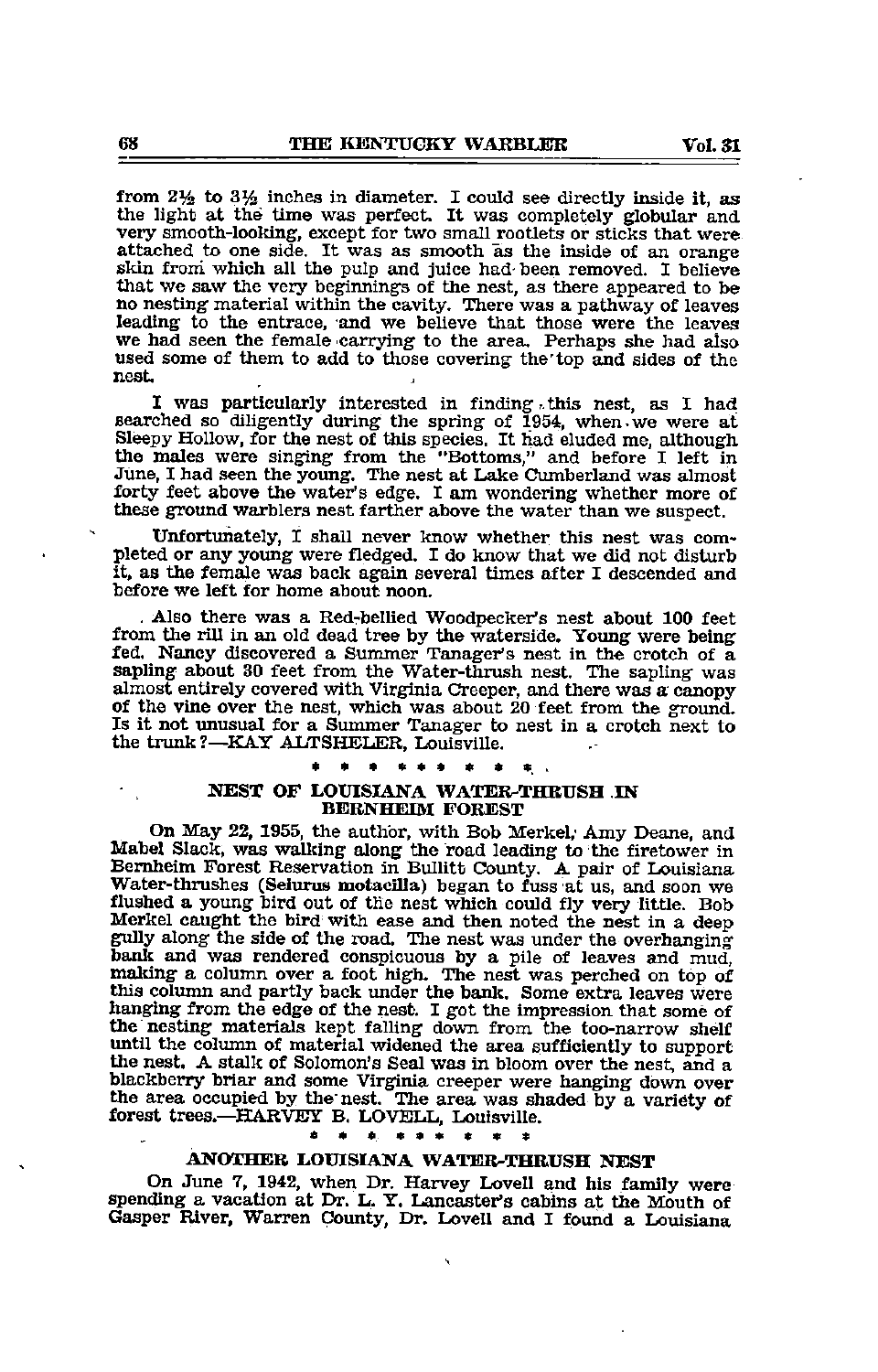Water-thrush's nest in a little gorge that lies behind Rockland Baptist Church. The nest was under a mossy bank, within a few inches of the small running stream. We tried to hold the small trees aside so that a good picture of the nest could be made in color, but the place was too dark for a very successful shot. I held two of the very small young in my hand out in the sunlight for the'picture that many of our members have seen in some of Dr. Lovell's colored'movies. All-the members have seen in some of Dr. Lovell's colored movies. All the time we were trying to photograph the young, the adult birds were teetering along the small stream or flying nervously around us.— GORDON WILSON, Bowling Green.

### WOOD IBISES AT HICKMAN

 $\bullet$ 

On August 3, 1955, while observing a group of waterbirds which were gathered at the lower end of <sup>a</sup> broad, shallow bayou emptying into the Mississippi River at Hickman, <sup>I</sup> noticed <sup>a</sup> flock of nine Wood Ibises (Mycteria amerioana) feeding along -the •shoreline. By their size, color, and shape of-the bill, they were not hard to- distinguish from the American Egrets, Great Blue Herons, and immature Little Blue Herons which were feeding with them. The ibises kept'pretty much to a group of themselves within the larger gathering. These birds were first sighted at 6:45 P. M. and observed for-about twenty minutes. They were not shy, and I was able to advance to a distance from them of about one hundred yards before they flushed.. In flight they assumed the characteristic ibis posture, with neck extended, and exhibited the black and white pattern on their wings. They flapped around lazily for several minutes before sailing over, to the large rookery on an island opposite the bayou.

On the following evening I returned to the bayou but at first found no birds feeding there. Minutes later, however, a flock of 36 ibises came sailing over the horizon, but they did not l^d. Instead, they circled the feeding area for about fifteen minutes, finally settling on the trees in the rookery, as they had on the previous evening. They were not all together this time but came over in waves, with approxi mately nine birds in each group. '

On August 6 I returned to the feeding area again, but- this time no birds were seen, nor were any more found for the week and <sup>a</sup> half I was able to search for them after that. The water in the bayou had dropped, and the stream was quite narrow. Apparently this caused them to move on.

The most recent record I was able to find on the Wood Ibis in Kentucky comes from Eugene Cypert, who observed <sup>a</sup> single bird on July <sup>29</sup> and 31, 1941, at Kentucky Woodlands National Wildlife Re fuge (Kentucky Warbler, 24:15, January, 1948). A previous record of this bird at Hickman comes from Dr. L. O. Pindar 1887, Ornithology and Oology 12:166). Dr. Pindar records a flock of 250 ibises seen on July 15, 1887, at Hickman, and another flock of 50 on August 7 of that same year. The wood ibis has also been observed on the Falls of the Ohio by Burt Monroe (Auk, 55:678, 1938). The records given in this last article are for August 12 and 18, 1934.

Apparently; good protection of the nesting grounds is paying off with these birds, and in future years their wanderings into Kentucky might well increase. I also feel that further observations might establish the Wood Ibis as a regular summer visitor to this state.— ROBERT H. STEILBERG, Louisville, Ky.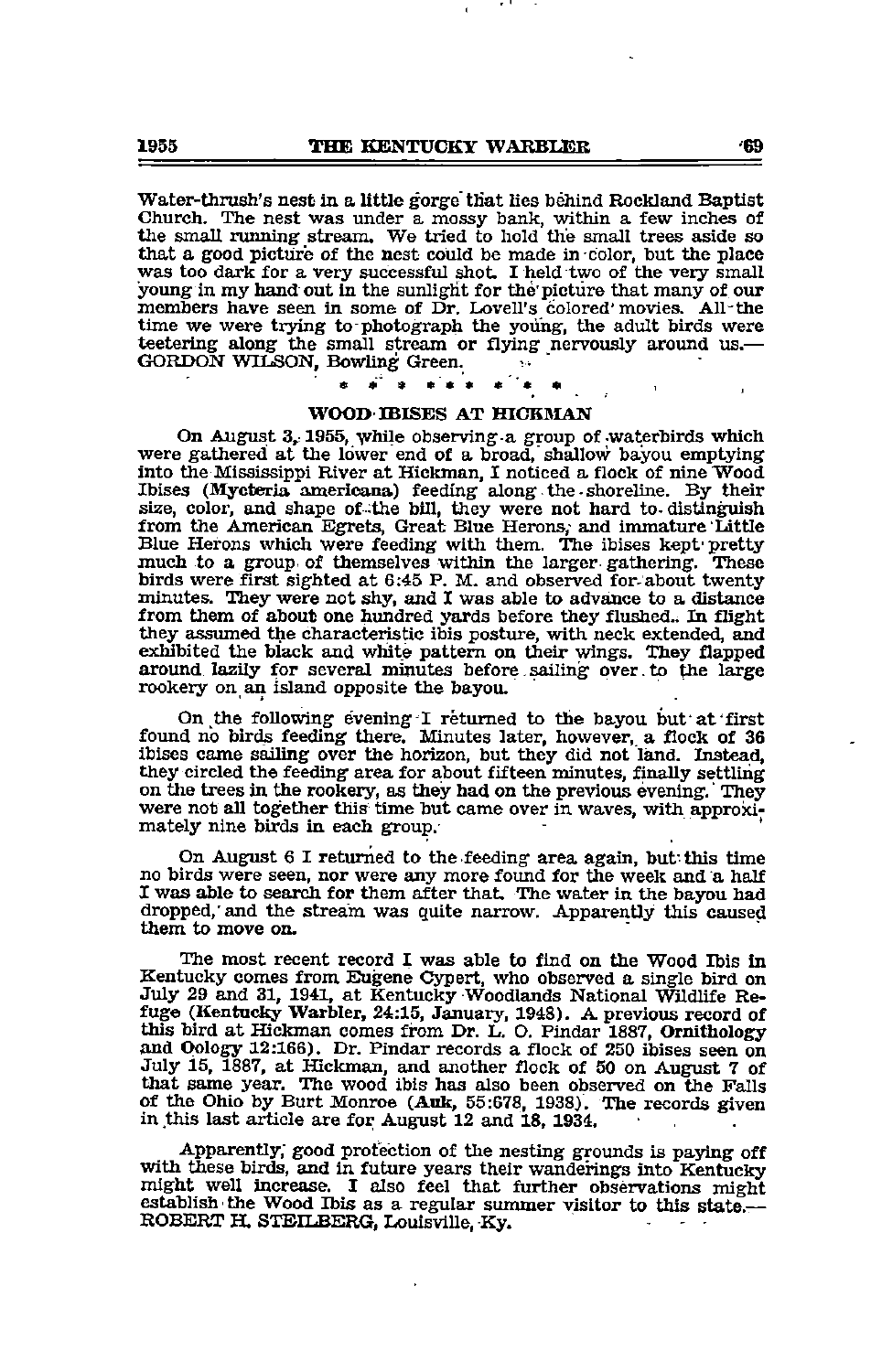### MICHIGAN BLUEBIRDS

We vacationed around Saugatuck, Michigan, a land of. lakes, dimes, forests, old orchards, and sim-drenched meadows. Blue birds are not common there, but wren boxes arid martin boxes are present around nearly every residence. In late July we checked our Bluebird nesting boxes in this area and in twelve boxes found ten Bluebird nests and two of the House Wren. We placed six additional boxes on golf courses, at farmhouses, and at tourist motels. <sup>A</sup> Bluebird nesting golf courses, at farmhouses, and at tourist motels. A Bluebird nesting box is like the proverbial grain of mustard seed: after three summers of sowing in Michigan, we are beginning to see results.-- W. G. DUNCAN, LouisviUe, Ky." - ' ««. ft.

#### ※ ●

# THE WOODBURN LAKES-1955 SEASON

Since 1954 went by without so much as a puddle at the two corn-<br>field lakes that I have studied so long, it was a great thrill to have the two lakes up this year from mid-February until late June. The water came up too late to catch the larger migrating hordes of ducks, but I did see the twenty species that I commonly record here. On March 18 I saw sixteen-species of ducks in a single afternoon, most of them in one section of the Chaney Lake. On no day did I find more than 1500 to 2000 ducks, far below the numbers of my better years.

The heron group and the shore birds were quite disappointing. Though, I recorded all the Ciconiiformes except the Least Bittern, there were never any large numbers or spectacular displays as I have had in former seasons. The shore birds just did not appear, in number of species or of individuals. Only fourteen of the'twenty-four species that have been recorded on the lakes were here in the spring. No one species, not even the Lesser Yellow-legs, ever went higher than fifty individuals. I was unable to account for this dearth of shore birds, for the water was up well beyond the end of the normal spring migration season, and the Chaney Lake, especially, seeemed to have an abundance of plant and water life, to'fact, after the last water disappeared, the whole field smelled like a slaughter house from the decaying remains of water life, A large part of the Chaney Lake was not cultivated this year and has grrown up in foxtail grass, ladyfinger smartweeds, and cockleburs.

, All told, I recorded forty-nine species of water birds.—GORDON WILSON,"Bowling Green.

# ب:<br><mark>\*</mark> \* \* \* \* \* \* \* \*

## MISSISSIPPI KITE AT LOUISVILLE

On May 31, 1955, I was in my- yard,- about 150 yards- from Cherokee Park, Louisville, and looked up just in time to get a splendid<br>view of a Mississippi Kite. It was about 4:30 P. M. CDT; the day was clear, with the light in the best direction. The shape and markings were unmistakably those of an adult bird. It was about 500 feet up and flying in a straight line toward the northwest and from the park. Its flight was light and easy, about halfway between sailing and flap-<br>ing. It was in view only a short time before it was hidden by- the surrounding houses and trees and was not seen again.

Two years ago I also saw a bird with similar shape from my home<br>but did not get a clear enough view to be certain. One of my neighbors<br>saw the same bird along about the same time; his description tallied with mine.—FLOYD S. CARPENTER, Louisville.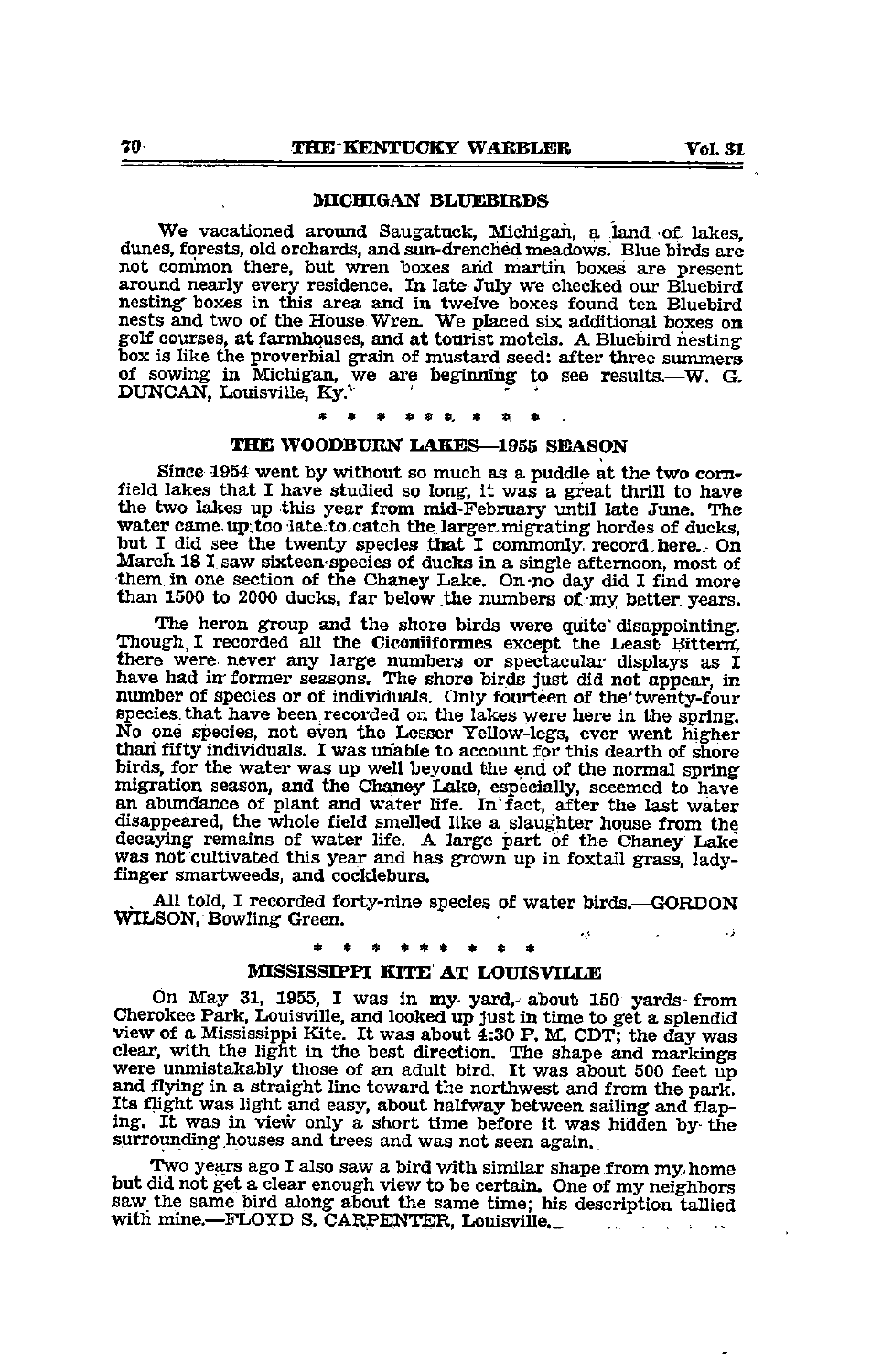## WHISTLING SWANS SIGHTED AT DALE HOLLOW LAKE

On the afternoon of September 29, 1929, and immediately after a hard rain, I saw some unusual waterfowl near the Cedar Hill Dock at Dale Hollow Lake. <sup>I</sup> heard <sup>a</sup> strange honking note long before the six goose-like birds came into view. They appeared to be much larger than the Canada Goose and the Blue Goose, which I have known for a long time. The wings and neck, especially, seemed longer than those of any goose with which I am familiar. They continued to fly up and down the lake for three quarters of a mile, part of the time in forma tion, part of the time in scattered order. I believe they were Whistling Swans; if not, I cannot identify them. They appeared to settle down in the water near the dam.—DR. RUSSELL STARR, Glasgow.

« - a=' \* \* « f \* \*

### OUR NEWEST LIFE MEMBER

Miss Margaret Fowler, now of Washington, D. C., formerly a teacher at Berea College, is our newest Life Member. Since- retiring from teaching she has established the Rose and Cardinal Gift Shop in Washington. All of us were glad to see her at our meeting. She feels that her ornithological work while she lived in Kentucky Was the best, of her many years of studying birds.

SAWYER. EDMUND J. BIRD HOUSES, BATHS, AND FEED ING SHELTERS: How to Make and Where to Place Them. Cranbrook Institute of Science, Bulletin No. 1, Fifth Edition, 1955. 50c a copy.

' Mr. Sawyer's bulletin, a reworking of his now-classic "Bird Houses," first issued in 1931, is one of the "musts" in the library of any bird student who wants to attract birds around human habita tions. It is profusely illustrated with sketches of plans, it has excel lent directions about how to attract certain species, and it has a great deal more material on feeding devices and similar ways of attracting birds than the earlier editions had. It wOiild make a very interesting and valuable gift to some younger ornithologist, one who would like to make his hobby seem practical and useful to his associates. It also fits equally well the stable, mature bird student who welcomes any addition to the knowledge of man's place in nature.—G. W.

 $\gamma$  , and  $\gamma$